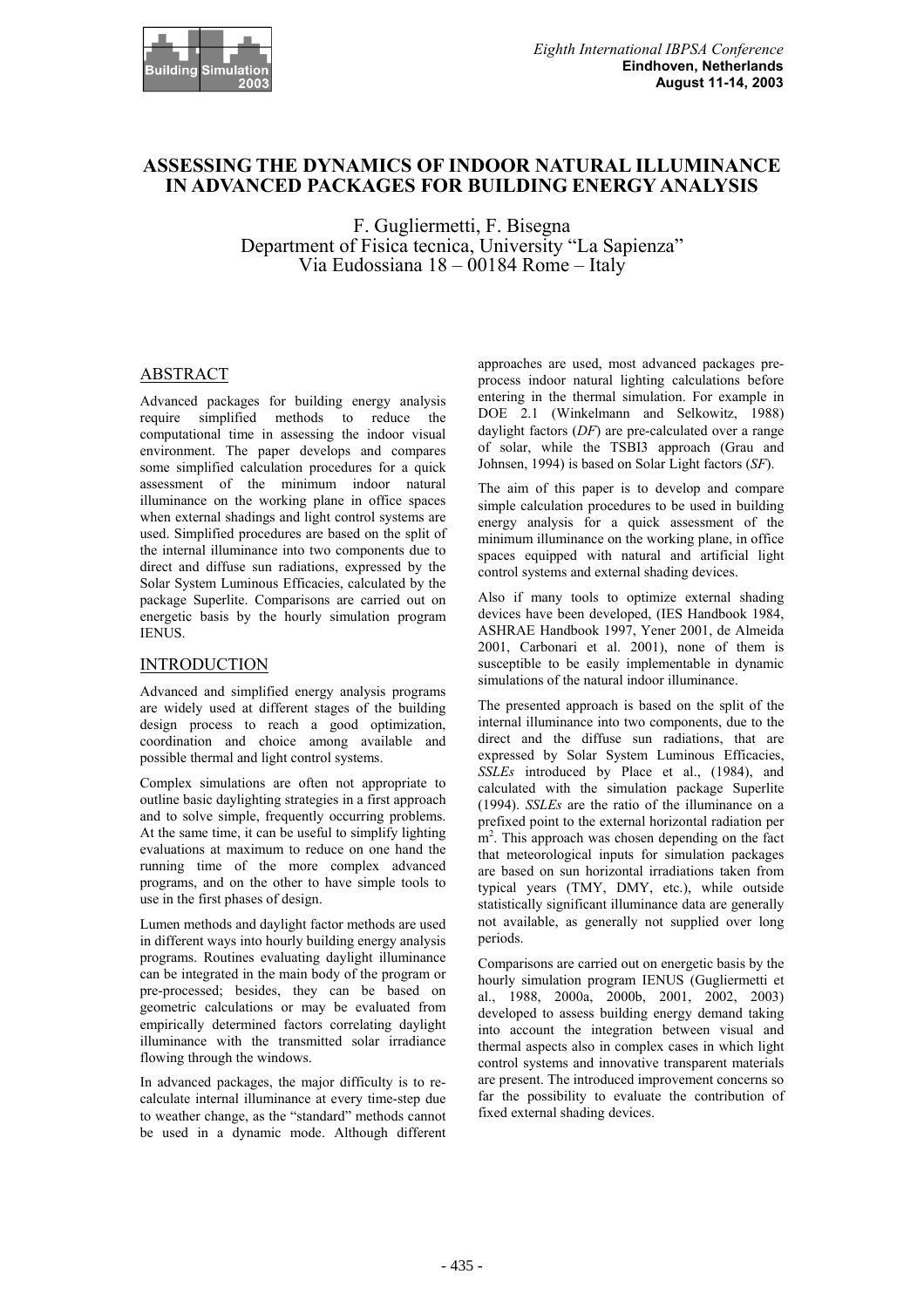#### CALCULATION HYPOTHESIS

Simulations for the evaluation of building energy demand are referred to a typical office room with three working places located in Rome (RM, 42° N). Room dimensions are 5m x 7m x 3m, with only one 5m x 3m external wall, that presents a central 3m x 2m window opening with its centre at 1.8 m from the floor. Working period for occupants (50 W/p of sensible heat, 50% convective and 50% radiative), equipment (800 W), HVAC and artificial light system is from 8.00 A.M. to 20.00 P.M., everyday. Latent loads, ventilation and infiltration rates are not considered. Room furnishing is ordinary without carpet. External wall thermal transmittance is U=0.80  $W/(m^2K)$ , while the envelope construction weight is about 200  $\text{Kg/m}^2$  of floor. A double window with clear glazings has been considered, whose characteristics have been evaluated by WINDOW 4.1 (Arasteh, 1994) on the base of the single angular glazing material properties.

Integration of natural and artificial light management is obtained with a photosensor connected to a controller: it detects the illuminance and dims lamps light output (0-600 W) to guarantee a minimum illuminance on the working plane at about 500 lux. A 3 equal zones dimming strategy for artificial light is considered to operate. Two kinds of daylight management have been considered to test the efficacy of the different SSLEs: a) an internal shading device, with an on/off strategy that closes the curtain when the direct solar radiation impinging on it after flowing through the glazing system is greater than the set point of the controller, here fixed at 30  $W/m<sup>2</sup>$ , code FET; the internal curtain present a shading coefficient SC=0.4 and  $T_{vm}$ =50%, while the direct light transmitted diffusely is  $T_{vndiff}=10%$ . The angular dependence of curtain light transmission is not taken into account during illuminance and thermal calculations; b) only fixed external shading devices with previously defined depths, code FNT.

Analyzed overhangs, for South window, and vertical fins, for East window, are supposed to be infinite respect to window dimensions, while their depth was determined by sun path chart and the protractor (Olgyay et al., 1957) to shade fully the window during the summer period. This "optimal" depth is 1.60m (*S1*) for the overhang and 2.40m (*E1*) for vertical fins. Besides other four depths for South orientation, and two for East, respectively 1.20m, 1.00m (*S2*), 0.80m and 0.40m (*S3*), and 1.50m (*E2*) and 0.60m (*E3*) are also explicitly analyzed to better evaluate the functionality and the accuracy of the proposed method.

# SSLE CALCULATION PROCEDURE

In this paper, all the Solar System Luminous Efficacies are calculated by the package Superlite for each hour of a month central day for December and June; all the months of the year are then obtained by linear interpolation between December and June. Luminous efficacies of 115 lm/W for the direct component of the solar irradiation and 120 lm/W for the diffuse one have been used. Five inter-reflections are considered to calculate the reflected component with no ground reflectance. Visible reflectance for the walls is 50%, for the floor 20%, for the ceiling 80%, and 40% for the external shading devices. All surfaces are considered as lambertians.

The minimum indoor illuminance on the working plane is calculated in IENUS by splitting it into two different components, respectively produced by the horizontal direct  $(I_{div})$  and diffuse  $(I_{div})$  solar radiation and using *SSLEs*, obtained with no external shadings, in the following generalized equation:

$$
E_{tot} = SSE E_{dif} I_{dif} + SSE E_{dir} I_{dir}
$$
 (1)

Equation (1) can be extended to the case with fixed external shading devices by developing new values of *SSLEs*\* explicitly referred to the considered case. This means to evaluate a specific couple of *SSLEs*\* for each specific case. Otherwise, in order to avoid the recalculation of the Solar System Luminous Efficacies in presence of external overhangs and fins, a simplified procedure expressed by the following equation can be used:

$$
E_{tot} = SSE E_{dif} I_{dif} + \frac{A_D}{A_T} SSE E_{dir} I_{dir}
$$
 (2)

being  $A_D$  and  $A_T$  respectively the window sunlit area and the total window area, and *SSLE*s the same of Equation (1). From a lighting design viewpoint, Equation (2) introduces very large and instable approximations, and cannot be considered as a tool in illuminance calculations. Anyway, in energy analysis simulations, in which overall computations could admit also greater approximations, it introduces sensible simplifications that make it an interesting and useful tool.

Equation (2) with *SSLEs*\* shows a great reliability (Bisegna et al., 2002a), and it can be used with no significant approximations to assess minimum illuminance values (i.e. Table 1 and Table 2 referred to the considered room, external shading devices and no ground reflectance). A series of illuminance measurements on an appositely built up scale model have been developed to test and validate the efficacy of Equation (2) with *SSLEs*\*; Figure 1 shows the case of a South oriented room, with real values of radiation.

The reflected component of sun diffuse and direct radiation  $I_{\text{rif}}$  is not explicitly reported in equations (1) and (2), but its influence on the minimum indoor illuminance can be approximately calculated substituting  $I_{dif}$  with  $(I_{dif} + I_{rif})$ . This last approximation increases with outdoor reflectance, but it results also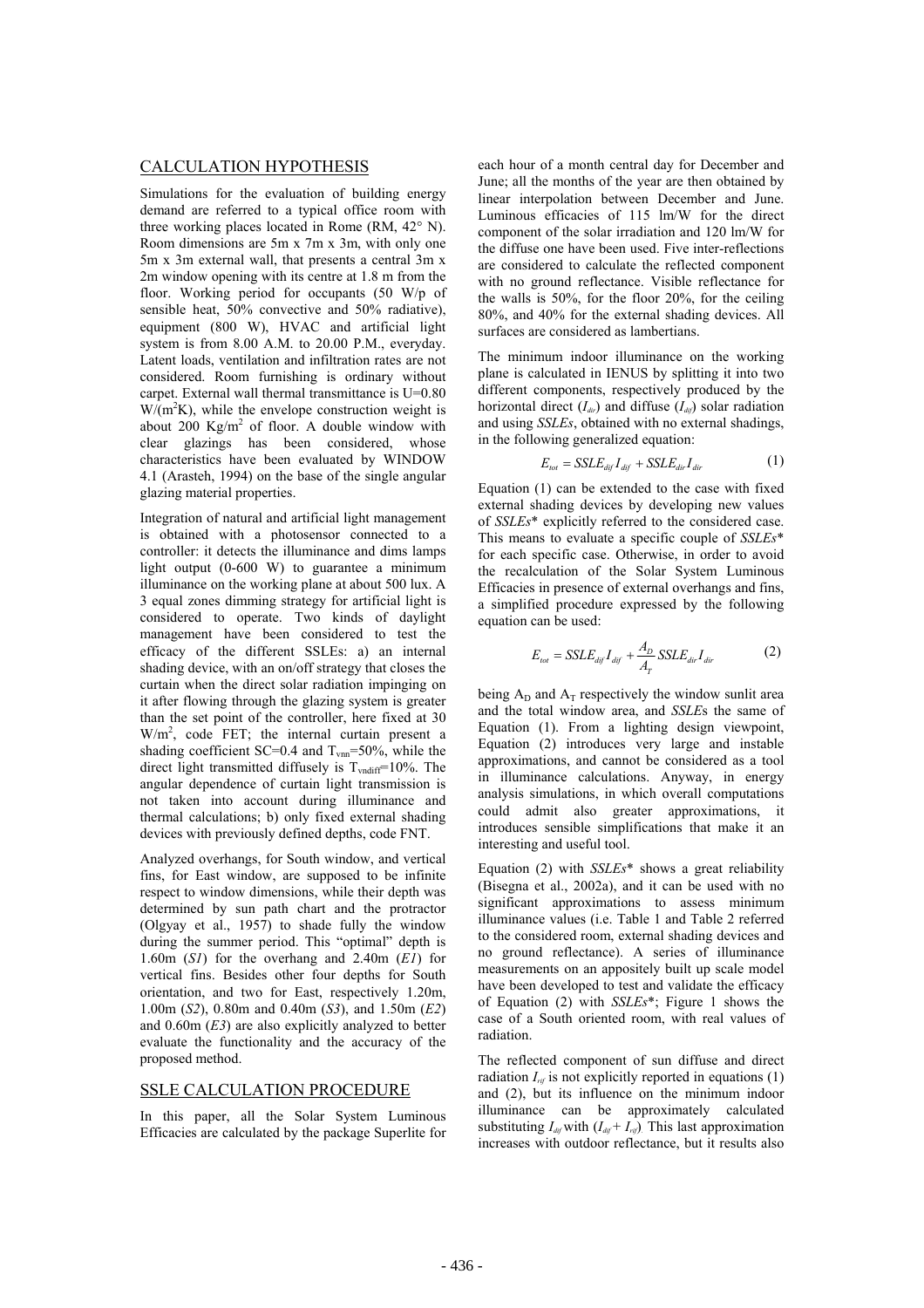acceptable for the indoor darkest point, being less then 5%.

The  $A_D/A_T$  ratio, when required, and the sun reflected component, are calculated by the formula reported in Ashrae 1976, 1993.

Figure 2 and Figure 3 report, as examples, some *SSLEs\** and their interpolations for the case of a South oriented room with a 1.0m external overhang used then in the following simulations.

### RESULTS

Analysis was developed with the aim to understand the approximations introduced by using equation (1), with *SSLE\*,* and Equation (2) in the evaluation of an office space energy demand when using fixed external shading devices. The overall energy performance and the heating (H), cooling (C) and lighting (L) behaviors of the room have been compared, when only the external shading device is foreseen (FNT) or when the internal curtain works together with the external shading device (FET), as an integration to control daylighting.

Heating, cooling and artificial lighting are reported into petroleum equivalent tons (Tep) with the following conversion factors:

- cooling system:  $2.17 \times 10^{-2}$  tep/GJ (performance COP=3.2);
- heating system: 3.23 x 10-2 tep/GJ (efficiency  $n=0.8$ );
- x artificial light system: 8.68 x 10-2 tep/GJ (ballast factor  $BF=0.8$ ).

Figure 4 shows the approximations between Equation (2) and Equation (1) with *SSLEs\** for several dimensions of the shading devices and for two main orientations (South and East) in terms of overall energy demand, tep. Following the same way, Figure 4 shows approximations in terms of partial results (H, C, L).

Figures show a good accordance between the two kinds of simulations: specifically, simulations carried out with Equation (2) present always smaller energy consumption values with the exception of the two cases of South with overhang 0.4m and 0.8m, both FNT and FET, in respect to Equation (1). This is because Equation (2) tends to alter the effect of the diffuse radiation only for a little quantity due to the difference between *SSLE*<sub>dif</sub> (Equation 2) and *SSLE*<sub>dif</sub>\* (Equation 1), while the effect of the direct one is greatly influenced by the ratio  $A_D / A_T < 1$  and by the different values of *SSLEdir* and *SSLEdir\**. These influences produce a different regulation of the internal shading devices, when present, and of the artificial lights, altering energy consumption. All the other cases (bigger dimensions of the shading device for South, great influence of direct radiation in nonrelevant hours, from 5.00 to 8.00, for East) present instead an opposite tendency for energy consumption. For what concerns West orientation, FET situation can be assimilated to the East case, as it presents the same tendency, with curtains in off position (and artificial light on) during the last afternoon hours, to avoid occupants' glare; there will be different results for the FNT case instead, due to the absence of internal curtains, although the problem exists only in the winter period, when the sun is at the lowest altitude, and in the very last hours of summer days; anyway, it cannot be considered a real case. For South, lower approximations happen in the cases of 1.0m overhang, 0.3% and 0.7%, respectively for FET and FNT situations; for East, the case with 1.5m vertical fins is the best, with percentage errors of about 4.9% (FET) and 4.2% (FNT).

Anyway, all approximations can be considered negligible, as they vary in a range between  $-2.9\%$ and 5.1% for South, and between 4.2% and 8.6% for East, that is on the whole a 8.0-8.6% approximation, really acceptable for integrated energy analysis evaluations.

Partial behaviors follow the story of overall energy requirements: East orientation presents the highest percentage errors, with a maximum of 2.7% for H, -10.9% for C and 17.9% for L. Maximum errors for South are 1.2% for H, 8.1% for C and 11.4% for L. East orientation is always characterized by positive L and H percentage errors, while C is always negative: this means that non-exact simulations tend to have a lower use of electric light and heating due to a higher utilization of solar radiation, and this explains C results; H percentage errors vary between 1.3% and 2.7%, C in the range  $-5.4\% \div -10.9\%$ , L between 9.3% and 17.8%. Minimum percentage errors are for East 1.3% (H) and  $-5.4\%$  (C) for the case 0.6m vertical fins FNT, 9.3% (L) for the case 0.6m vertical fins FET.

South orientation instead presents negative H and L percentage values for small overhangs (between 0.4m and 1.0m for H, 0.4m and 0.8m for L) and positive values for the remaining cases, while C is always positive: this means that passing from short to bigger overhangs, equation (2) and equation (1) tend to underestimate first, and then to overestimate the effect of the direct radiation. H percentage errors vary between  $-1.1\%$  and 1.2%, C in the range 1.9%÷8.1%, L between –6.8% and 11.4%. Minimum percentage errors are –0.2% (H), cases 1.0m overhang, FNT and FET, 1.9% (C) for the case 1.6m overhang FET, 1.2% (L) for the case 1.0m FET. Overall variations are 3.8% for H, 16.3% for C and 24.6% for L and can considered a acceptable, also considering that C approximations tend to balance H and L variations.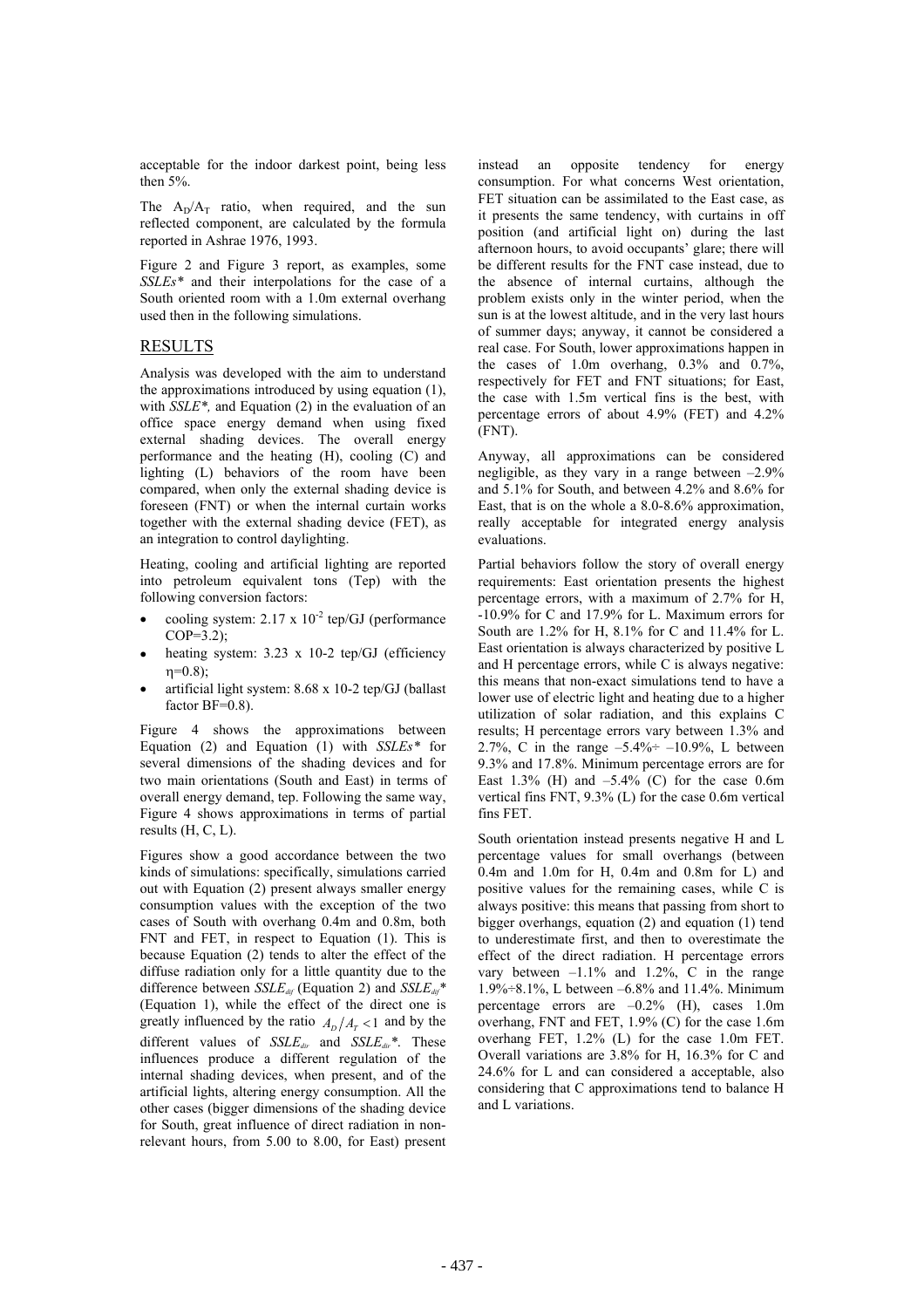### **CONCLUSIONS**

Comparisons on energetic basis of simple calculation procedures for a quick assessment of the indoor minimum illuminance on the working plane when external shadings are present are here presented. An equation, previously studied for visual calculations and used with *SSLEs* referred to cases of no external shading devices, has been proposed and here investigated from an energetic point of view. Energy requirements obtained with this simplified equation have been compared with exact simulations developed using correct *SSLEs\**. Results are encouraging, as overall variations on partial behaviors, heating, cooling and artificial lighting, range from 3.8% to 24.6%, with cooling showing a balancing effect on heating and lighting variations. By the same way, approximations on overall energy demand are sensibly low, guaranteeing a sufficiently accurate building energy analysis.

Anyway, some steps are still to be done to assure a good approximation and at the same time a sensible simplification in calculations: a more accurate evaluation of the role played by the reflected component of solar radiation should increase the precision without increasing the complexity of this simplified method, a hypothetical parameterization of *SSLEs* curves could improve the simplicity of the method; moreover, an analysis of the variation of approximation accuracy varying the illuminance requested on the working surface must be done. Experimental measurements should also be completed to definitely validate the approximation introduced by the equation.

#### REFERENCES

Arasteh, D. 1994. Window 4.1, LBL 35298, Lawrence Berkeley Laboratory, Berkeley, CA.

ASHRAE 1976. Procedure for determining heating and cooling loads for computerising energy calculations – Algorithms for building heat transfer subroutines.

ASHRAE 1993. Handbook of Fundamentals, New York.

ASHRAE 1997. HANDBOOK–Fundamentals, SI Edition, Atlanta.

Bisegna, F., Aureli, C. 2002. Shading Devices in Building Design, Int. Conf. New and Renewable Energy Technologies for Sustainable Development, 24-26 June Ponta Delgada S. Miguel Island, Azores, Portugal.

Carbonari, A., Rossi, G., Romagnoni, P. 2001. Optimal Orientation and Automatic Control of External Shading Devices in Office Buildings, 18th Int. Conf. on Passive and Low Energy Architecture, Florianopolis, Brazil, 7-9 November 2001.

De Almeida, F.J.J. 2001. Contribution to the Definition of Design and Control Strategies for Sunbreakers, 18th Int. Conf. on Passive and Low Energy Architecture, Florianopolis, Brazil, 7-9 November 2001.

Grau, K., Johnsen, K. 1994. Tsbi3 – Computer program for thermal simulation of buildings, Danish Building Research Institute, Horsholm, Denmark.

Gugliermetti, F., Bisegna, F. 2002. External Shadings and Glazing Materials as Passive Systems to Improve Energy Consumption and Indoor Comfort in Office Buildings, Proc. AIVC Int. Conf., Lyon, October 2002.

Gugliermetti, F., Bisegna, F. 2003. Visual and Energy Management of Electrochromic Windows in Mediterranean Climate, Building and Environment, vol. 38/3, pp. 67-80, Pergamon Press.

Gugliermetti, F., Grossi, L. 2000/a. Prestazioni energetiche delle superfici trasparenti innovative in edifici ad uso non abitativo, Proc. of 41° Cong. AICARR, 23-25 March, Milano, Italy.

Gugliermetti, F., Grossi, L. 2000/b. Integrated energy demand for advanced glazing system in Mediterranean climate, Proc. Euro Conf. New and Renewable Technologies for sustainable development, Madeira, 26-29 June, Portugal.

Gugliermetti, F., Santarpia, L., Bisegna, F. 2001. Integrated energy use in office spaces, Proc. of 7th Int. IBSA Conference, Building Simulation, 13-15 Agust, Rio de Janeiro, Brazil.

Gugliermetti, F., Sili, A. 1988. Climate effects in the design of glazed surfaces, L'industria delle Costruzioni, 198, 52-60.

IES LIGHTING HANDBOOK–Reference Volume 1984. Illuminating Engineering Society of North America, Waverly Press, Baltimore, Maryland.

Olgyay, A., Olgyay, V. 1957. Solar Control and Shading Devices, Princeton University Press, Princeton, New Jersey.

Place, W. et al., 1984. The predicted impact of roof aperture design on the energy performance of offices buildings, Energy and Buildings, 6, 361-373

SUPERLITE 2.0 – Predicting Daylighting and Lighting Performance – User's Manual 1994, University of California, Lawrence Berkeley Laboratory.

Winkelmann, F., Selkowitz, S. 1988. Daylighting simulation in Doe-2 building energy analysis program, LBL-18508, Lawrence Berkeley Laboratory, Berkeley, CA.

Yener, A. 2001. A study on the daylight availability of rooms with various solar control alternatives,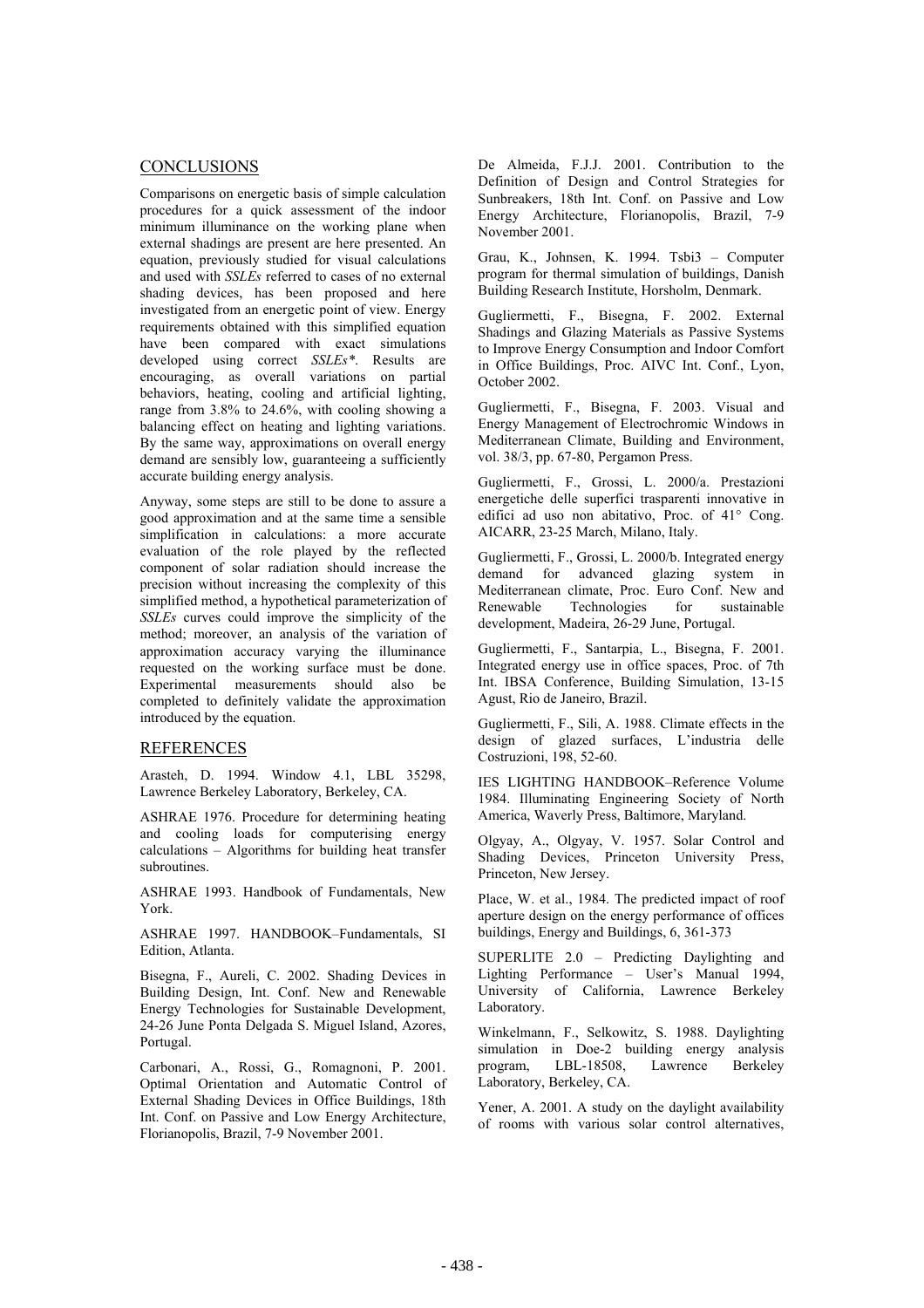Proc. of CIE International Lighting Congress, 12-14 September, Istanbul, Turkey.

# NOMENCLATURE

- *I<sub>dir</sub>*: Horizontal direct solar radiation.
- *I<sub>dif</sub>*: Horizontal diffuse solar radiation.
- $SSLE_{div}$ : Efficacy referred to 100 W/m<sup>2</sup> of outdoor

horizontal sun direct irradiation

*SSLE<sub>dy</sub>*: Efficacy referred to 100 W/m<sup>2</sup> of outdoor

horizontal sun diffuse irradiation.

- $A_D$ : Window sunlit area.
- $A_{T}$ : Total window area.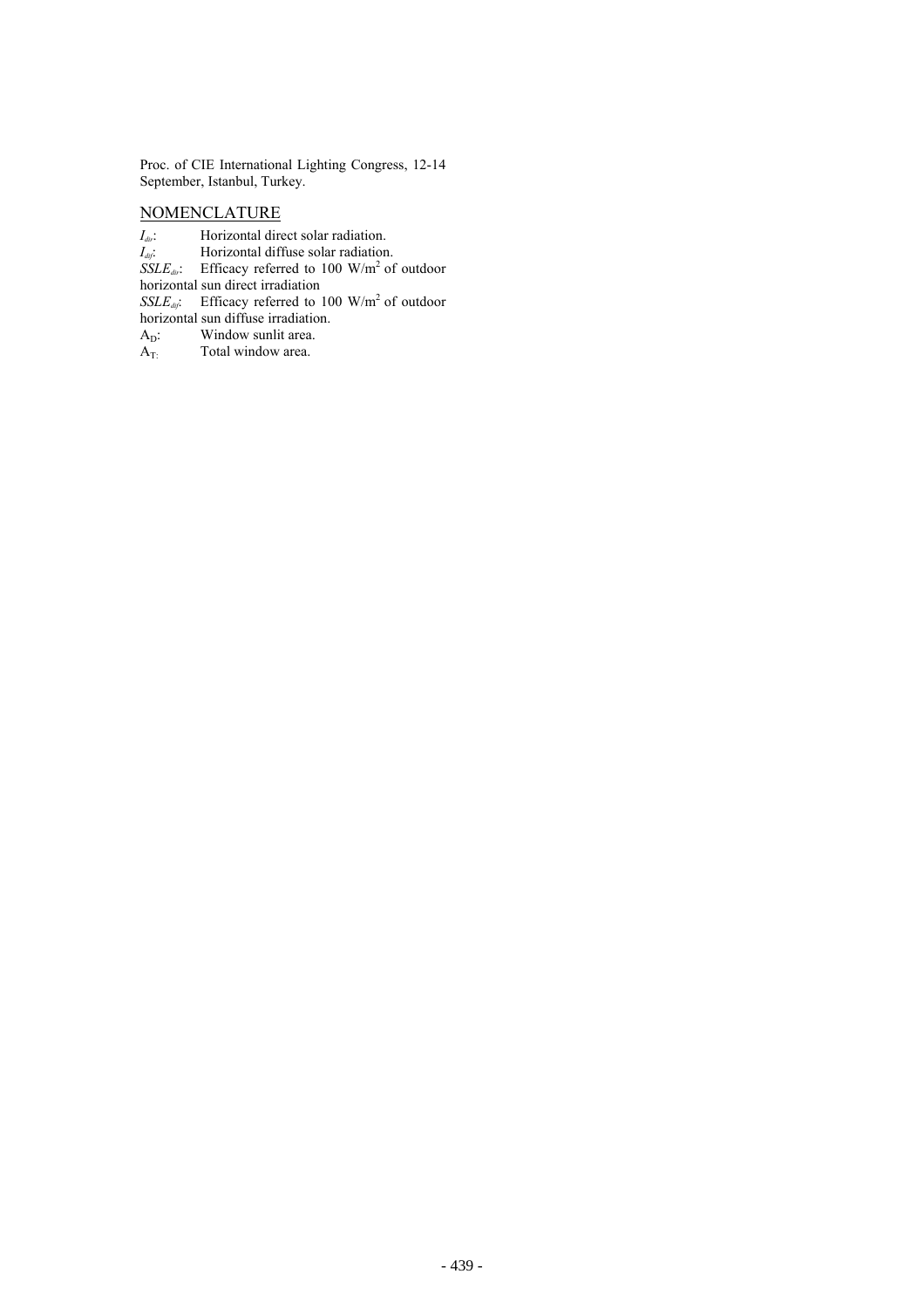| $Bquation (1) upp is sumation, Becenio$ |                 |      |      |      |      |      |  |  |  |  |
|-----------------------------------------|-----------------|------|------|------|------|------|--|--|--|--|
| hour                                    | $D \frac{1}{6}$ |      |      |      |      |      |  |  |  |  |
|                                         | S1              | S2   | S3   | EΙ   | E2   | E3   |  |  |  |  |
| 8                                       | 4,42            | 3,51 | 1,15 | 0,04 | 0,02 | 0.01 |  |  |  |  |
| 9                                       | 10,00           | 6,64 | 3,39 | 0.05 | 0.03 | 0.01 |  |  |  |  |
| 10                                      | 8,83            | 6,14 | 2,96 | 0,04 | 0,04 | 0,02 |  |  |  |  |
| 11                                      | 8,22            | 4,39 | 2,39 | 0,04 | 0,04 | 0,04 |  |  |  |  |
| 12                                      | 5,55            | 4,51 | 2,41 | 0,04 | 0,04 | 0.04 |  |  |  |  |
| 13                                      | 8,22            | 4,39 | 2,39 |      |      |      |  |  |  |  |
| 14                                      | 8,83            | 6,14 | 2,96 |      |      |      |  |  |  |  |
| 15                                      | 10,00           | 6,64 | 3,39 | -    | -    | ۰    |  |  |  |  |
| 16                                      | 4,42            | 3,51 | 1,15 |      |      |      |  |  |  |  |

*Table 1 Equation (1) approximations, December* 

#### *Table 2*

# *Equation (1) approximations, June*

| hour | $D^{8}$ |      |      |       |                |      |  |  |
|------|---------|------|------|-------|----------------|------|--|--|
|      | SΙ      | S2   | S3   | EΙ    | E <sub>2</sub> | E3   |  |  |
| 5    | 0.09    | 0,07 | 0,07 | 10,57 | 5,05           | 0,98 |  |  |
| 6    | 0,11    | 0,09 | 0,08 | 2,96  | 3,57           | 1,16 |  |  |
| 7    | 0,12    | 0,10 | 0,09 | 0,93  | 0.45           | 0,39 |  |  |
| 8    | 0.08    | 0,06 | 0.06 | 0.00  | 0,00           | 0,00 |  |  |
| 9    | 0,22    | 0,12 | 0,10 | 0.01  | 0,01           | 0,00 |  |  |
| 10   | 2,28    | 1,76 | 1,27 | 0,01  | 0,01           | 0,01 |  |  |
| 11   | 2,95    | 2,27 | 1,38 | 0,01  | 0,01           | 0,01 |  |  |
| 12   | 0,37    | 0,17 | 0,09 | 0.01  | 0,01           | 0,01 |  |  |
| 13   | 2,95    | 2,27 | 1,38 |       |                |      |  |  |
| 14   | 2,28    | 1,76 | 1,27 |       |                |      |  |  |
| 15   | 0,22    | 0,12 | 0,10 |       |                |      |  |  |
| 16   | 0.08    | 0,06 | 0.06 |       |                |      |  |  |
| 17   | 0,12    | 0,10 | 0,09 |       |                |      |  |  |
| 18   | 0,11    | 0,09 | 0,08 |       |                |      |  |  |
| 19   | 0,09    | 0,07 | 0.07 |       |                |      |  |  |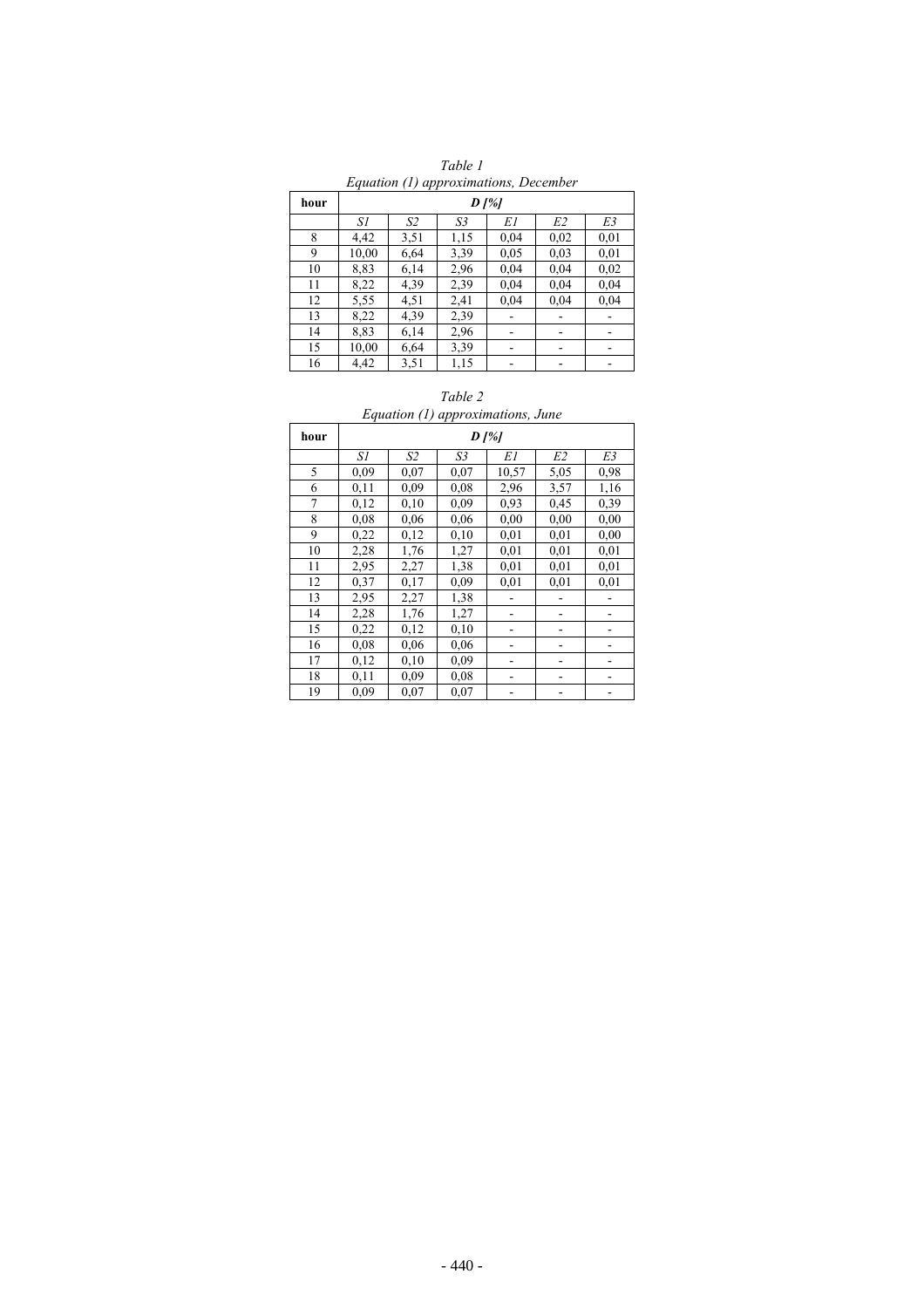

*Figure 1: Scale model measurements versus Superlite (SL) and Equation (2) with SSLEs\* calculations, 1.0m external overhang.*



*Figure 2. SSLE<sub>dir</sub> for South orientation, 1.0m external overhang.*